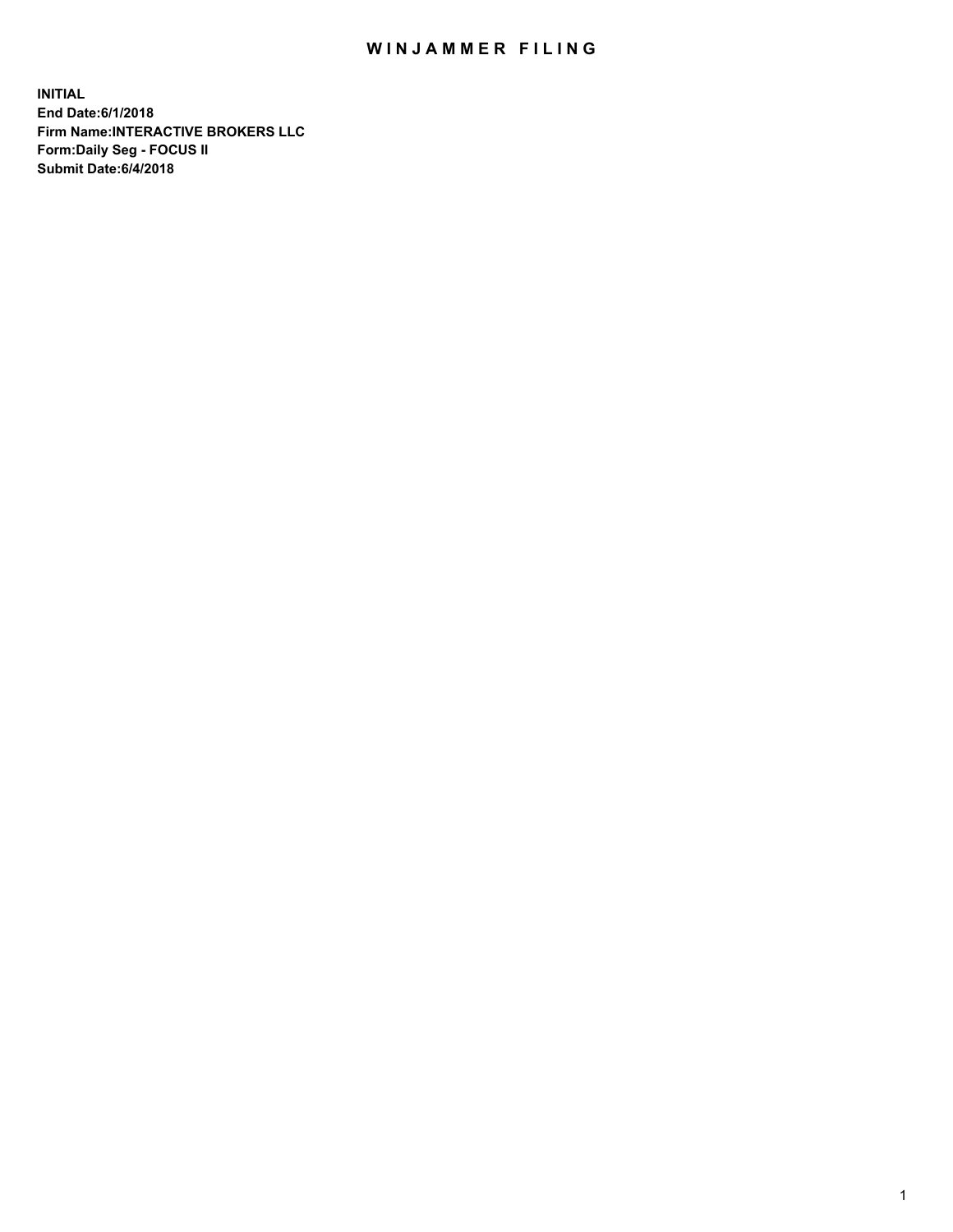## **INITIAL End Date:6/1/2018 Firm Name:INTERACTIVE BROKERS LLC Form:Daily Seg - FOCUS II Submit Date:6/4/2018 Daily Segregation - Cover Page**

| Name of Company<br><b>Contact Name</b><br><b>Contact Phone Number</b><br><b>Contact Email Address</b>                                                                                                                                                                                                                          | <b>INTERACTIVE BROKERS LLC</b><br>James Menicucci<br>203-618-8085<br>jmenicucci@interactivebrokers.c<br>om |
|--------------------------------------------------------------------------------------------------------------------------------------------------------------------------------------------------------------------------------------------------------------------------------------------------------------------------------|------------------------------------------------------------------------------------------------------------|
| FCM's Customer Segregated Funds Residual Interest Target (choose one):<br>a. Minimum dollar amount: ; or<br>b. Minimum percentage of customer segregated funds required:%; or<br>c. Dollar amount range between: and; or<br>d. Percentage range of customer segregated funds required between:% and%.                          | $\overline{\mathbf{0}}$<br>$\overline{\mathbf{0}}$<br>155,000,000 245,000,000<br>00                        |
| FCM's Customer Secured Amount Funds Residual Interest Target (choose one):<br>a. Minimum dollar amount: ; or<br>b. Minimum percentage of customer secured funds required:%; or<br>c. Dollar amount range between: and; or<br>d. Percentage range of customer secured funds required between: % and %.                          | $\overline{\mathbf{0}}$<br>0<br>80,000,000 120,000,000<br>00                                               |
| FCM's Cleared Swaps Customer Collateral Residual Interest Target (choose one):<br>a. Minimum dollar amount: ; or<br>b. Minimum percentage of cleared swaps customer collateral required:% ; or<br>c. Dollar amount range between: and; or<br>d. Percentage range of cleared swaps customer collateral required between:% and%. | $\overline{\mathbf{0}}$<br>$\underline{\mathbf{0}}$<br>0 <sub>0</sub><br>0 <sub>0</sub>                    |

Attach supporting documents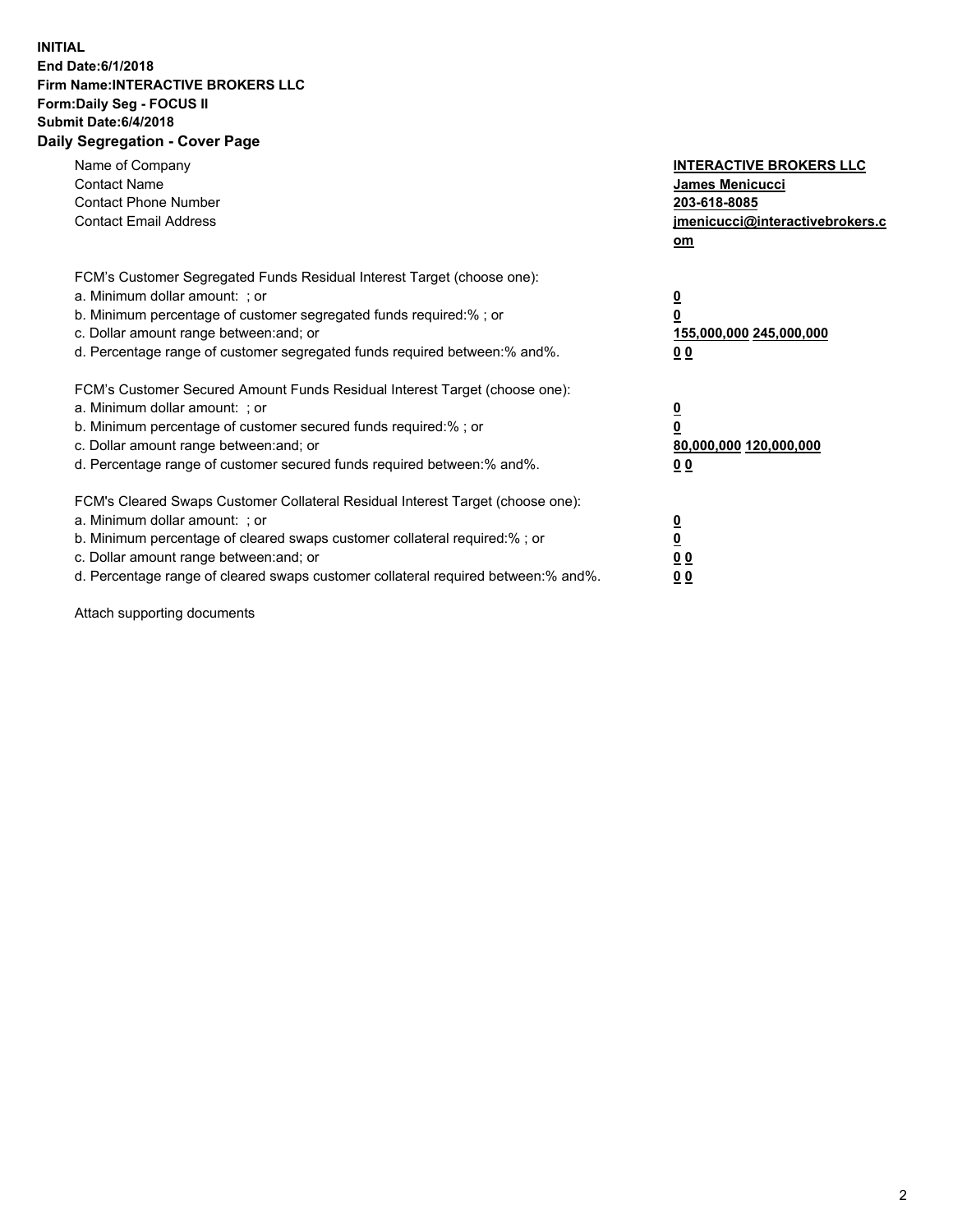## **INITIAL End Date:6/1/2018 Firm Name:INTERACTIVE BROKERS LLC Form:Daily Seg - FOCUS II Submit Date:6/4/2018 Daily Segregation - Secured Amounts**

|     | Foreign Futures and Foreign Options Secured Amounts                                         |                                                |
|-----|---------------------------------------------------------------------------------------------|------------------------------------------------|
|     | Amount required to be set aside pursuant to law, rule or regulation of a foreign            | $0$ [7305]                                     |
|     | government or a rule of a self-regulatory organization authorized thereunder                |                                                |
| 1.  | Net ledger balance - Foreign Futures and Foreign Option Trading - All Customers             |                                                |
|     | A. Cash                                                                                     | 462,248,696 [7315]                             |
|     | B. Securities (at market)                                                                   | $0$ [7317]                                     |
| 2.  | Net unrealized profit (loss) in open futures contracts traded on a foreign board of trade   | -10,050,675 [7325]                             |
| 3.  | Exchange traded options                                                                     |                                                |
|     | a. Market value of open option contracts purchased on a foreign board of trade              | 280,529 [7335]                                 |
|     | b. Market value of open contracts granted (sold) on a foreign board of trade                | -56,844 [7337]                                 |
| 4.  | Net equity (deficit) (add lines 1. 2. and 3.)                                               | 452,421,706 [7345]                             |
| 5.  | Account liquidating to a deficit and account with a debit balances - gross amount           | 6,895 [7351]                                   |
|     | Less: amount offset by customer owned securities                                            | 0 [7352] 6,895 [7354]                          |
| 6.  | Amount required to be set aside as the secured amount - Net Liquidating Equity              | 452,428,601 [7355]                             |
|     | Method (add lines 4 and 5)                                                                  |                                                |
| 7.  | Greater of amount required to be set aside pursuant to foreign jurisdiction (above) or line | 452,428,601 [7360]                             |
|     | 6.                                                                                          |                                                |
|     | FUNDS DEPOSITED IN SEPARATE REGULATION 30.7 ACCOUNTS                                        |                                                |
| 1.  | Cash in banks                                                                               |                                                |
|     | A. Banks located in the United States                                                       | 92,873,865 [7500]                              |
|     | B. Other banks qualified under Regulation 30.7                                              | 0 [7520] 92,873,865 [7530]                     |
| 2.  | Securities                                                                                  |                                                |
|     | A. In safekeeping with banks located in the United States                                   | 371,591,900 [7540]                             |
|     | B. In safekeeping with other banks qualified under Regulation 30.7                          | 0 [7560] 371,591,900 [7570]                    |
| 3.  | Equities with registered futures commission merchants                                       |                                                |
|     | A. Cash                                                                                     | $0$ [7580]                                     |
|     | <b>B.</b> Securities                                                                        | $0$ [7590]                                     |
|     | C. Unrealized gain (loss) on open futures contracts                                         | $0$ [7600]                                     |
|     | D. Value of long option contracts                                                           | $0$ [7610]                                     |
|     | E. Value of short option contracts                                                          | 0 [7615] 0 [7620]                              |
| 4.  | Amounts held by clearing organizations of foreign boards of trade                           |                                                |
|     | A. Cash                                                                                     | $0$ [7640]                                     |
|     | <b>B.</b> Securities                                                                        | $0$ [7650]                                     |
|     | C. Amount due to (from) clearing organization - daily variation                             | $0$ [7660]                                     |
|     | D. Value of long option contracts                                                           | $0$ [7670]                                     |
|     | E. Value of short option contracts                                                          | 0 [7675] 0 [7680]                              |
| 5.  | Amounts held by members of foreign boards of trade                                          |                                                |
|     | A. Cash                                                                                     | 110,586,253 [7700]                             |
|     | <b>B.</b> Securities                                                                        | $0$ [7710]                                     |
|     | C. Unrealized gain (loss) on open futures contracts                                         | -5,996,347 [7720]                              |
|     | D. Value of long option contracts                                                           | 280,529 [7730]                                 |
|     | E. Value of short option contracts                                                          | <mark>-56,844</mark> [7735] 104,813,591 [7740] |
| 6.  | Amounts with other depositories designated by a foreign board of trade                      | $0$ [7760]                                     |
| 7.  | Segregated funds on hand                                                                    | $0$ [7765]                                     |
| 8.  | Total funds in separate section 30.7 accounts                                               | 569,279,356 [7770]                             |
| 9.  | Excess (deficiency) Set Aside for Secured Amount (subtract line 7 Secured Statement         | 116,850,755 [7380]                             |
|     | Page 1 from Line 8)                                                                         |                                                |
| 10. | Management Target Amount for Excess funds in separate section 30.7 accounts                 | 80,000,000 [7780]                              |
| 11. | Excess (deficiency) funds in separate 30.7 accounts over (under) Management Target          | 36,850,755 [7785]                              |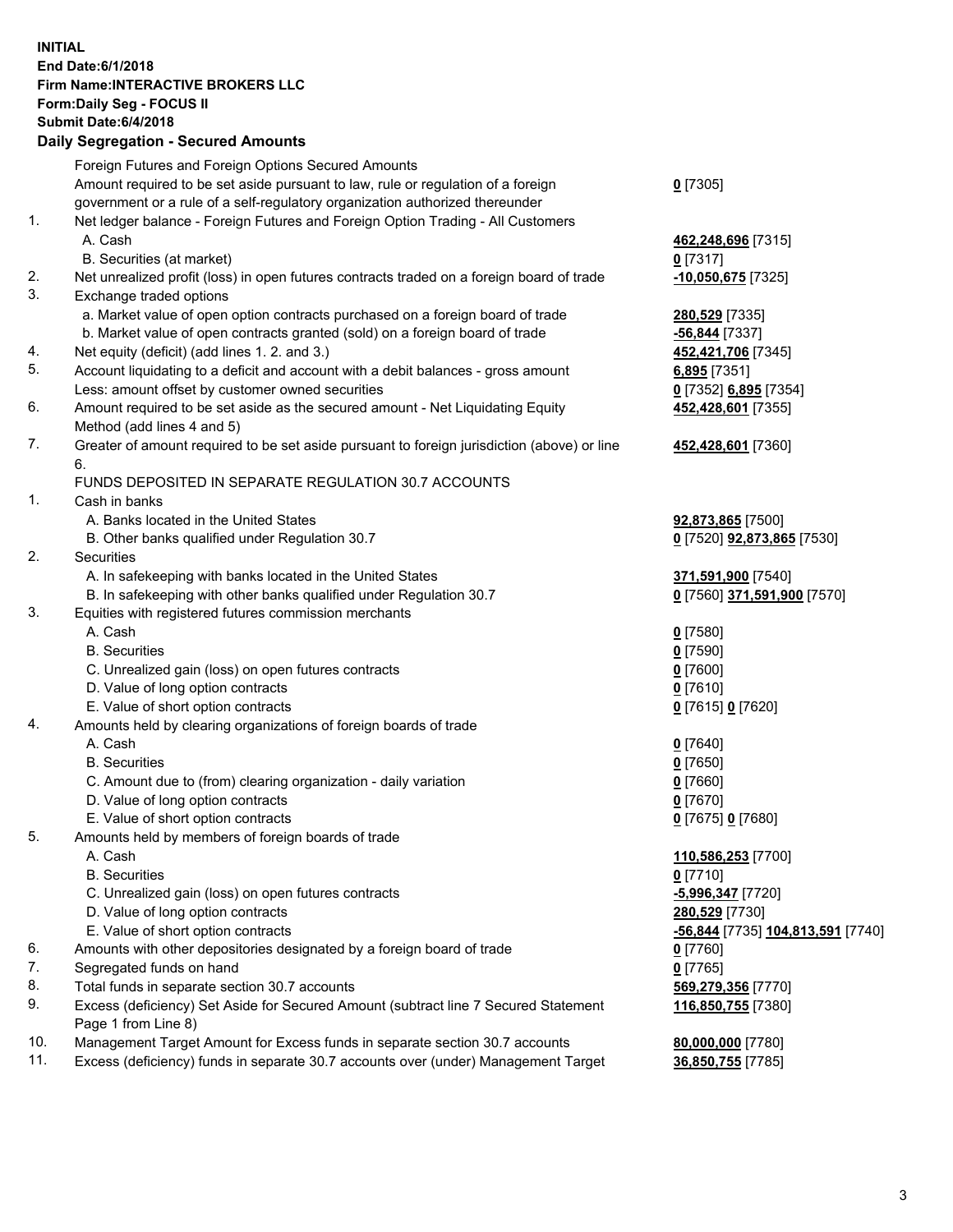**INITIAL End Date:6/1/2018 Firm Name:INTERACTIVE BROKERS LLC Form:Daily Seg - FOCUS II Submit Date:6/4/2018 Daily Segregation - Segregation Statement** SEGREGATION REQUIREMENTS(Section 4d(2) of the CEAct) 1. Net ledger balance A. Cash **4,090,308,362** [7010] B. Securities (at market) **0** [7020] 2. Net unrealized profit (loss) in open futures contracts traded on a contract market **53,721,504** [7030] 3. Exchange traded options A. Add market value of open option contracts purchased on a contract market **161,356,226** [7032] B. Deduct market value of open option contracts granted (sold) on a contract market **-190,429,876** [7033] 4. Net equity (deficit) (add lines 1, 2 and 3) **4,114,956,216** [7040] 5. Accounts liquidating to a deficit and accounts with debit balances - gross amount **158,693** [7045] Less: amount offset by customer securities **0** [7047] **158,693** [7050] 6. Amount required to be segregated (add lines 4 and 5) **4,115,114,909** [7060] FUNDS IN SEGREGATED ACCOUNTS 7. Deposited in segregated funds bank accounts A. Cash **644,084,359** [7070] B. Securities representing investments of customers' funds (at market) **2,595,324,800** [7080] C. Securities held for particular customers or option customers in lieu of cash (at market) **0** [7090] 8. Margins on deposit with derivatives clearing organizations of contract markets A. Cash **21,698,484** [7100] B. Securities representing investments of customers' funds (at market) **1,090,141,943** [7110] C. Securities held for particular customers or option customers in lieu of cash (at market) **0** [7120] 9. Net settlement from (to) derivatives clearing organizations of contract markets **5,376,413** [7130] 10. Exchange traded options A. Value of open long option contracts **161,271,672** [7132] B. Value of open short option contracts **-190,362,212** [7133] 11. Net equities with other FCMs A. Net liquidating equity **0** [7140] B. Securities representing investments of customers' funds (at market) **0** [7160] C. Securities held for particular customers or option customers in lieu of cash (at market) **0** [7170] 12. Segregated funds on hand **0** [7150] 13. Total amount in segregation (add lines 7 through 12) **4,327,535,459** [7180] 14. Excess (deficiency) funds in segregation (subtract line 6 from line 13) **212,420,550** [7190] 15. Management Target Amount for Excess funds in segregation **155,000,000** [7194] **57,420,550** [7198]

16. Excess (deficiency) funds in segregation over (under) Management Target Amount Excess